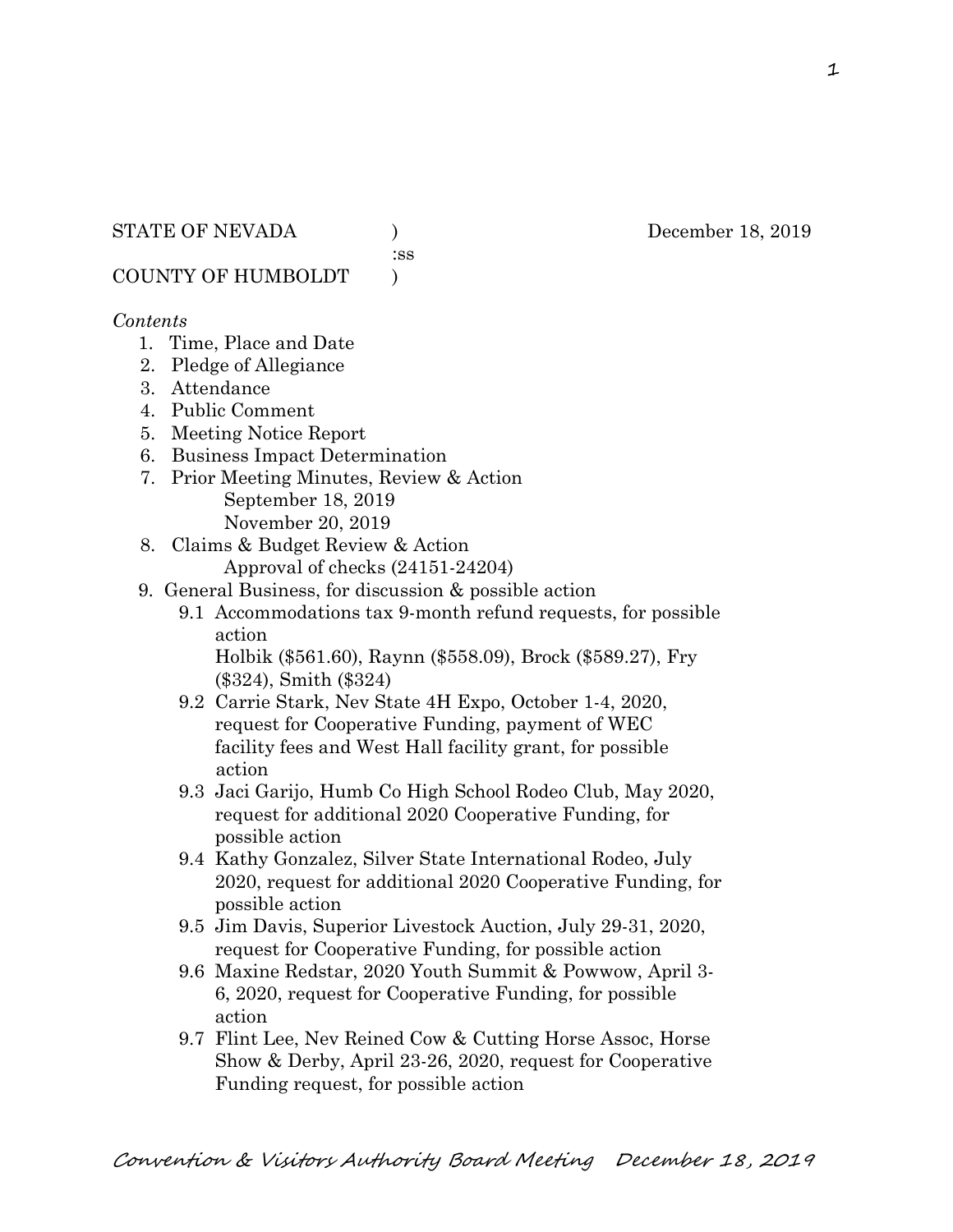- 9.8 Steve Nielsen, P3 Partners, status update on Joe Mackie Hall renovation/construction project, for possible action
- 10. Director's Report, for discussion & possible action
	- 10.1 Financial reports on WCVA events
	- 10.2 Winnemucca Ranch Hand Rodeo Weekend, February 26- March 1, 2020, request for Cooperative Funding, for possible action
- 11. Board Secretary & Counsel Report for discussion & possible action
	- 11.1 Review report of December 2019, for information
	- 11.2 Chamber of Commerce Report for October 2019, for review
	- 11.3 Update on delinquencies, possible request for authorization for disclosure of confidential information on one or more licensees, for possible action
	- 11.4 Annual room tax report to Taxation
	- 11.5 Improvement projects status reports –,
		- Event Center LED wall/board retrofit, Permanent storage facility for removable WEC & Pavilion floors, Joe Mackie Hall study, for information
	- 11.6 Recent developments
- 12. Board Administrator Report, for discussion & possible action 12.1 Financial reports, for information
- 13. Other Reports
- 14. Next Meeting Date
- 15. Adjournment

## **MINUTES, DECEMBER 18, 2019**

**1. Time, Place and Date.** The Winnemucca Convention and Visitors Authority met in regular session in full conformity with the law at the Winnemucca Convention Center, West Hall, Winnemucca, Nevada at 4:00 pm on Wednesday, December 18, 2019 with Vice Chairman Brian Stone presiding.

#### **2. Pledge of Allegiance.**

- **3. Attendance.** *Convention and Visitors Authority Board Officials Present:*
	-

Terry Boyle Chairman and Motel Representative Brian Stone Vice Chairman and Hotel Representative John Arant Business Representative Ron Cerri County Representative Bill Macdonald Secretary and Counsel Kendall Swensen Board Administrator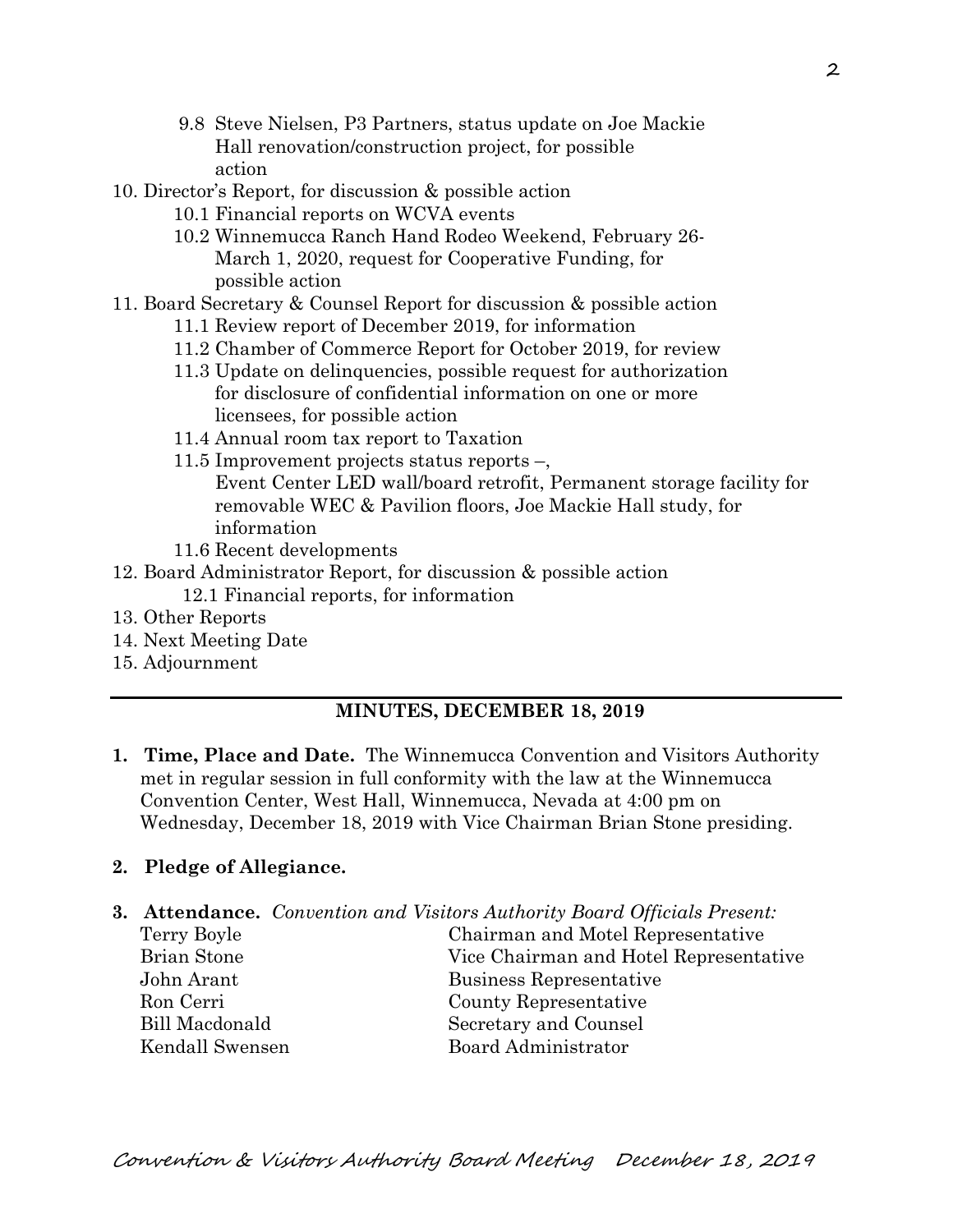*Convention and Visitors Authority Board Officials Absent:* Jim Billingsley Treasurer and City Representative

*Staff Members Present:* Kim Petersen Director Shelly Noble Administrative Clerk *Staff Members Absent:* None *Others Present:* Flint Lee Nev Reined Cow & Cutting Horse Assn Jaci Garijo Humb Co H S Rodeo Club Jeff Garijo Humb Co H S Rodeo Club Sierra Fears Humb Co H S Rodeo Club Lexi Garijo Humb Co H S Rodeo Club Becky Hill Humb Co H S Rodeo Club Cooper Hill Humb Co H S Rodeo Club Holly Gallian Cooperative Extension Sharon Barton Cooperative Extension/4-H Dave Roden GBC Board Lisa Campbell Great Basin College Maxine Redstar Women of the Rye Grass Valley Alan DuVall A-1 Commercial Service

#### **4. Public Comment.**

Dave Roden and Lisa Campbell came before the board to thank them for their support of last month's GBC Gala. It was well attended and they hope to make it an annual event. Dave and Lisa presented the board with a Certificate of Appreciation from Great Basin College.

#### **5. Meeting Notice Report.**

Vice Chairman Stone reported that notice, including meeting agenda, was posted by Shelly Noble by 9:00 am Friday, December 13, 2019 at Humboldt County Library, Court House, Post Office, City Hall and Convention Center West Hall. No persons have requested mailed notice during the past six months.

**6. Business Impact Determination.** Vice Chairman Stone asked whether any agenda item proposes the adoption by the city or by the county or by the WCVA of any rule, including any ordinance or resolution which would impose, increase or change the basis for the calculation of a fee that is paid in whole or in substantial part by businesses, which would impose a direct and significant economic burden upon a business or directly restrict the formation or expansion of a business, pursuant to NRS Chapter 237? The Chairman called for board or public input thereon; Counsel reported there was no agenda problem;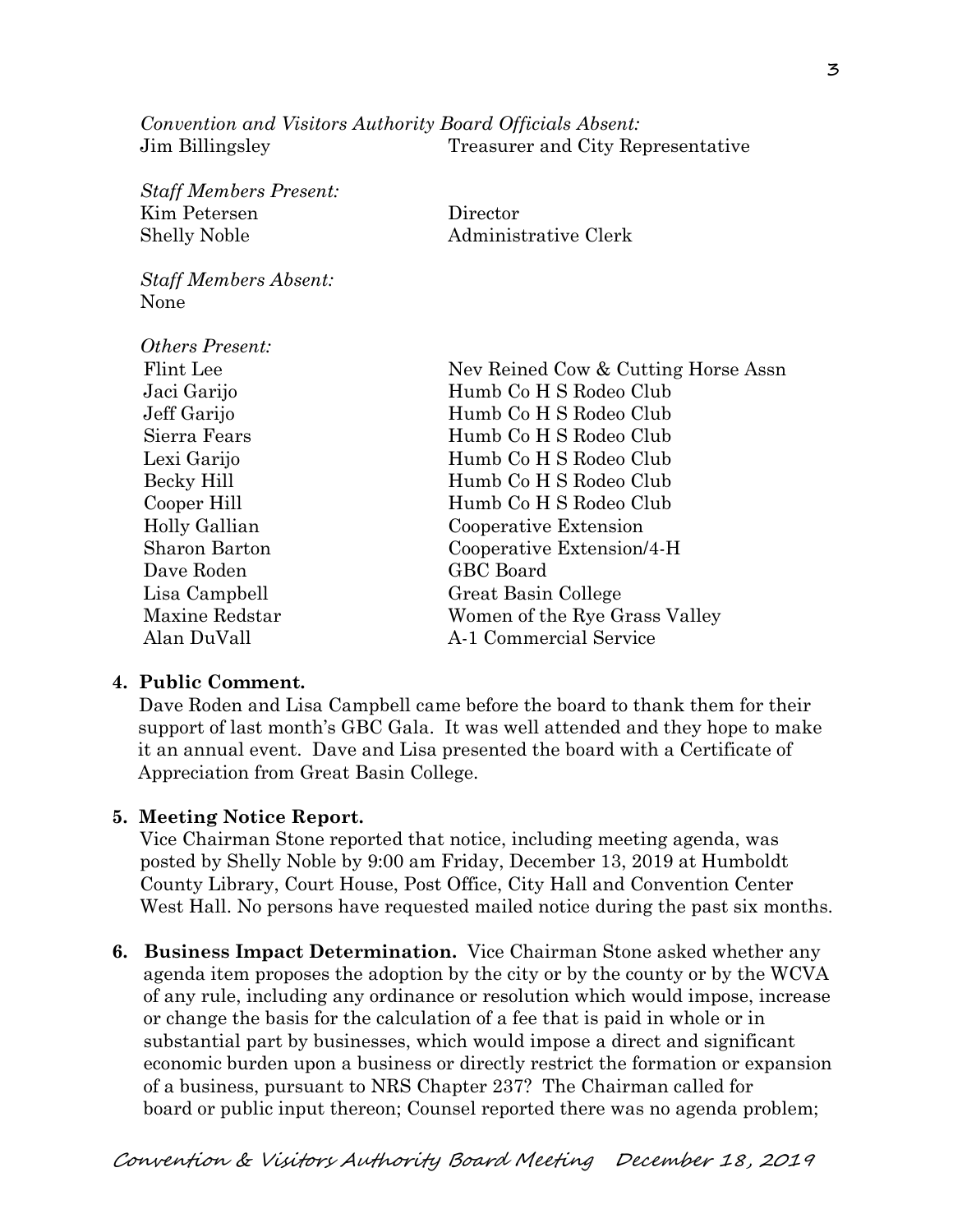there was no public comment thereon. Action taken.  *Brian Stone made a motion that there appears to be no business impacting fee matter on today's agenda. The motion carried, 3-0.*

#### **7. Minutes, Review & Action**

Prior meeting minutes of September 18, 2019. Brian, Jim and Ron were present at this meeting. Since John and Terry were absent at the September meeting, and Jim is absent tonight, the approval of these minutes was tabled and will be included on the next meeting agenda.

Prior meeting minutes of November 20, 2019.

*John Arant made a motion to accept the minutes of the November 20, 2019 meeting. Motion carried, 3-0.* Ron Cerri abstained because he was not present at this meeting.

**8. Claims, Review & Action** The following claims, which had been submitted in list form to the board members for review with their 3-day meeting notice and agenda, with the opportunity to obtain further information before or at the meeting, were submitted for payment on December 18, 2019:

| BANK ACCOUNT      | <b>CHECK NUMBERS</b> | <b>AMOUNT</b> |
|-------------------|----------------------|---------------|
| Nevada State Bank | $24151 - 24205$      | \$155,172.59  |

*Ron Cerri made a motion to approve all claims submitted for December 18, 2019. The motion carried, 3-0.*

#### **9. General Business, for discussion & possible action**

**9.1 Accommodations tax 9-month refund requests, for possible action**

**Holbik (\$561.60), Raynn (\$558.09), Brock (\$589.27), Fry (\$324), Smith (\$324)**

*Brian Stone made a motion to approve the accommodation tax 9-month refunds for Walter Holbik (\$561.60), Samantha Raynn (\$558.09), Norris Brock (\$589.27), Ruby Fry (\$324) and Beverly Smith (\$324). Motion carried, 3-0.* 

**9.2 Carrie Stark, 2020 Nev State 4H Expo, October 1-4, 2020, request for Cooperative Funding, payment of WEC facility fees and West Hall facility grant, for possible action**

Carrie Stark was unable to attend today's meeting so Sharon Barton, the local 4H Coordinator at the Cooperative Extension Office, will make this request. After several years without a State Expo, October's event was very successful. It was better attended than expected and the facilities worked out well. The State 4H office is requesting funds and facilities for the 2020 event.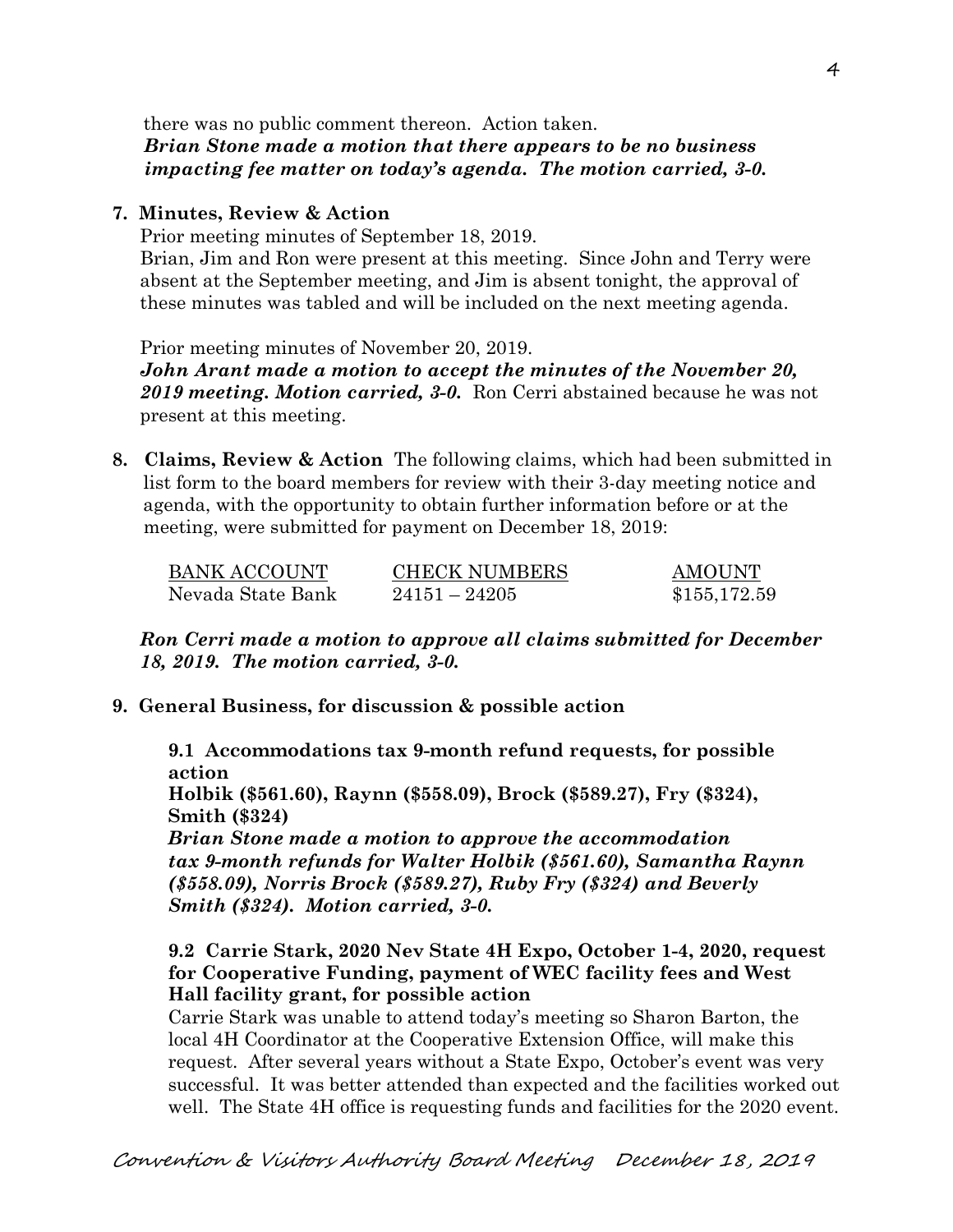For the 2019 event, WCVA paid the facility fees at the Winnemucca Events Complex and approved a facility grant at the West Hall for the Awards Banquet. This year, in addition to these two requests, Nevada State 4H would also like to request \$3,000 that would be used for participant awards. Board members asked about the possibility of making Winnemucca the permanent home of this annual event and Sharon explained that the tentative plan is for the expo to be in the north for two years and then in the south. It would alternate every two years. However, at this point there is no location that has expressed interest in hosting the event in the southern part of the state so it is unknown if the expo will move to the south in 2021. *John Arant made a motion to approve a \$3,000 grant, payment of WEC facility fees of approximately \$3,700 and approval of a West Hall facility grant for the 2020 Nevada State 4H Expo, October 1-4, 2020. Motion carried, 3-0.* 

Chairman Boyle arrived.

## **9.3 Jaci Garijo, Humb Co High School High School Rodeo Club, May 2020, request for additional 2020 Cooperative Funding, for possible action**

In October, this board approved 2020 Cooperative Funding in the amount of \$5,000 (\$2,500 grant, \$2,500 underwriting). Since their financial information from the May 2019 event showed a profit of \$1,800, the HCHSRC were notified that this amount would be deducted from their 2020 funding. They are here today to request that WCVA waive the facility fees at the Winnemucca Events Complex for their event. It was explained to them that this board does not have the authority to waive fees at that facility since it is county property. And the county has, typically, not waived facility fees. After some discussion about the fees for this event (they have been running about \$2,800 for the past couple of years), *Terry Boyle made a motion to approve payment of WEC facility fees for the Humboldt County High School Rodeo, May 1-3, 2020. These fees are not to exceed \$3,000. Motion carried, 4-0.*

**9.4 Kathy Gonzalez, Silver State International Rodeo, July 2020, request for additional 2020 Cooperative Funding, for possible action** Ms. Gonzalez is requesting funds, up to \$7,500, to offset the cost of providing each contestant with a hat commemorating their 35th year in 2020. The \$7,500 amount would be for 500 hats. They have never had 500 contestants since they started holding their event here, so the board thought this request was a little high. *John Arant made a motion to approve a \$2,500 grant to Silver State International Rodeo for contestant hats commemorating their 35th anniversary in 2020. Motion carried, 4-0*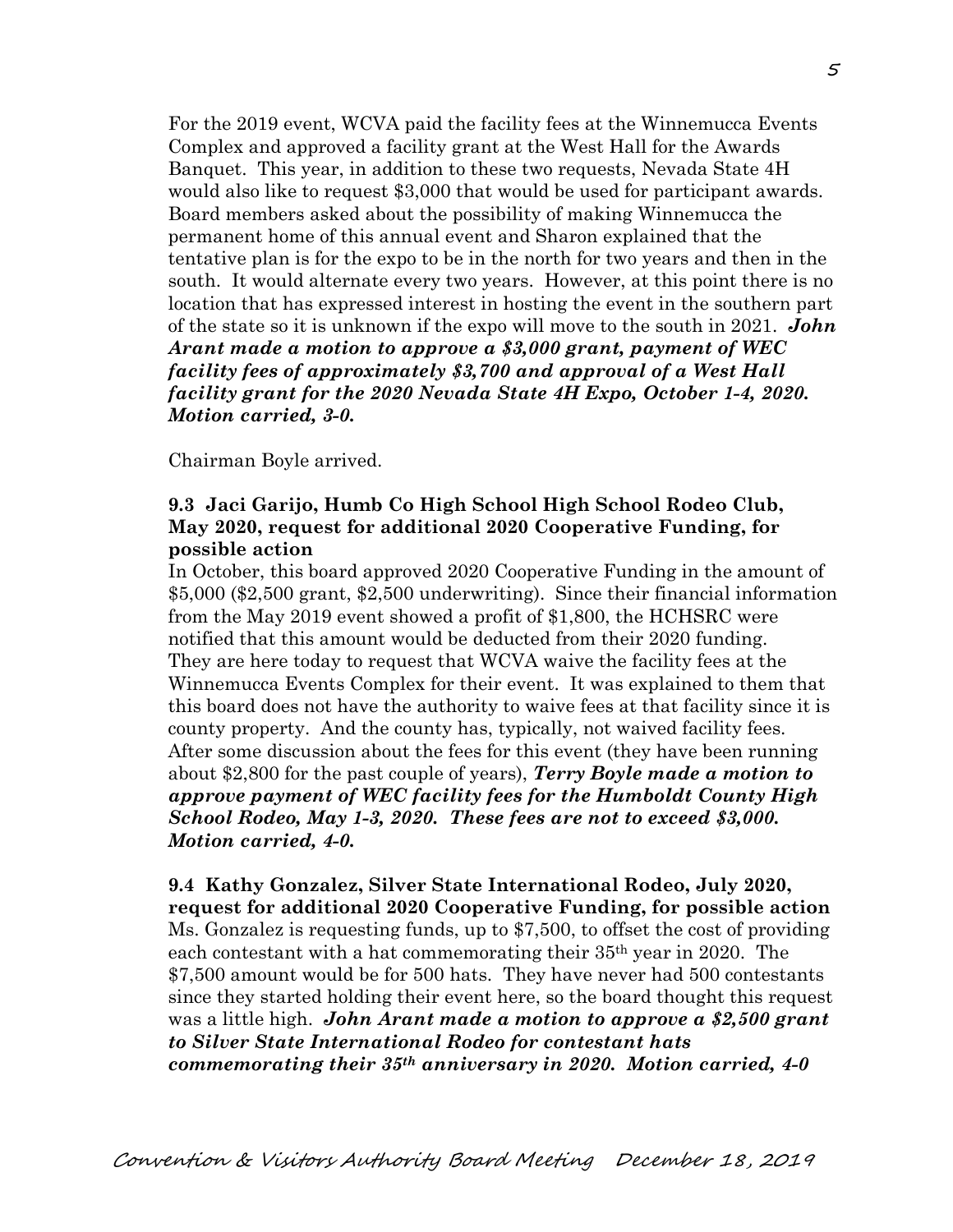# **9.5 Jim Davis, Superior Livestock Auction, July 29-31, 2020, request for Cooperative Funding, for possible action**

This is an annual request that is a great event each year. This year, in addition to the \$15,000 grant that we usually approve for this event which helps with the cost of the entertainment, Jim is requesting an additional \$2,500 to help with the expense of providing rooms for the musicians. The board all agreed that this event continues to be one of the best of the year. *Brian Stone made a motion to approve a \$17,500 grant to Jim Davis/ Superior Livestock Auction, July 29-31, 2020. Motion carried, 4-0*

## **9.6 Maxine Redstar, 2020 Youth Summit & Powwow, April 3-6, 2020, request for Cooperative Funding, for possible action**

This event in April was the first and even though the delegates were fewer than they hoped for, the Powwow was very well attended, with standing room only. Maxine is working to increase delegate attendance in 2020. Maxine was able to work with our Shooting The West event to coordinate photo opportunities during the 2019 Powwow. Kim reiterated the popularity of the Powwow portion of the event as a part of Shooting The West and these two events will be working together again in 2020. Maxine is requesting payment of the WEC facility fee at the Exhibit Hall for four days. *Brian Stone made a motion to approve payment of the WEC facility fee of \$1,600 (Exhibit Hall, \$400/day, 4 days) for the 2020 Youth Summit & Powwow, April 3-6, 2020. Motion carried, 4-0.* 

## **9.7 Flint Lee, Nev Reined Cow & Cutting Horse Assoc, Horse Show & Derby, April 23-26, 2020, request for Cooperative Funding, for possible action**

Flint came before this board last year to make the same request for this event. At that time, WCVA awarded him a \$5,000 grant and \$5,000 underwriting. Unfortunately, the event had to be cancelled at the last minute due to an equine virus outbreak in southern Nevada. NRCCHA is planning on producing this event in 2020 and would like to request the same level of funding that this board awarded them in 2019. *John Arant made a motion to approve a \$5,000 grant and \$5,000 underwriting for the NRCCHA Horse Show & Derby, April 23-26, 2020. Motion carried, 4-0.* 

# **9.8 Steve Nielsen, P3 Partners, status update on Joe Mackie Hall renovation/construction project, for possible action**

Steve is not here today but the board discussed the joint meeting with the City and County on Monday and also some additional cost information that they received after this meeting. Basically, the additional annual costs that are wrapped up in the payments seemed excessive once they were presented. There are an additional \$84,000 included in the lease payments, which would add \$2.1 million over the life of the loan. Before committing to this, the board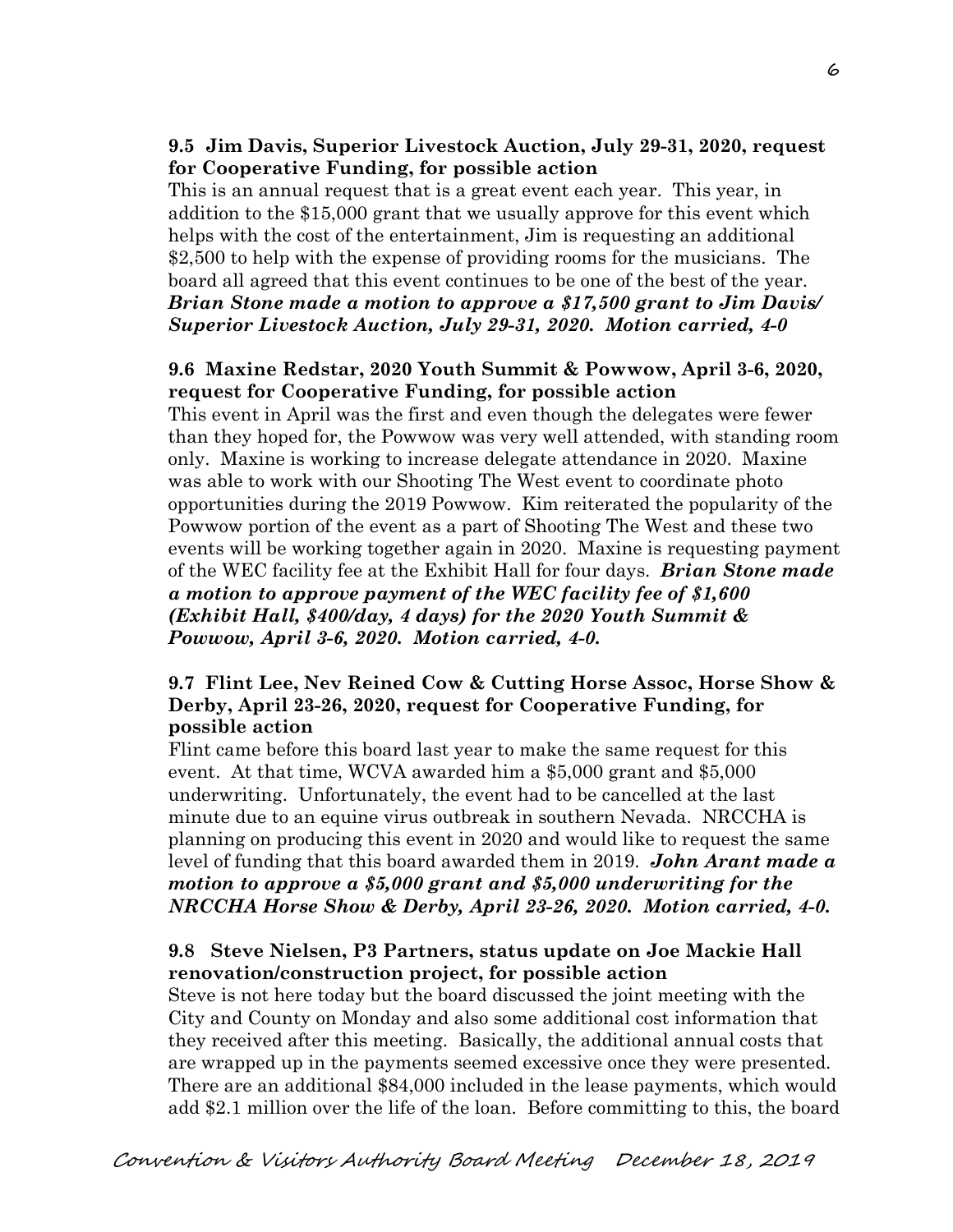would like more details about these costs. There was discussion about this sum and the fact that if it is tied up in this project it wouldn't be available for other projects, like some of the improvements we've been able to fund at the Winnemucca Events Complex. Another discussion was the \$500,000 earmarked for changes to the existing East Hall, both interior and exterior. Board members didn't think this was enough to refurbish the exterior and also make the Main Floor more open, especially when we also need new elevators and restrooms added to this floor. Initially, prevailing wage was not an issue with this project since it would be a private company conducting the construction and leasing the facility back to the Convention Center. On the latest version of the presentation, it is noted that prevailing wage will "likely" have to be applied to the project. This is another clarification needed from P3. The current proposal that is being considered has the WCVA investing the \$2 million that is currently in the investment account. Board members may want to reconsider the use of these funds and research what improvements could be made with these funds. That way there would be no debt. To proceed, there would need to be an investment of at least \$100,000 for engineers and architects. Those present thought we may need to consider this approach again. A couple of the board members were interested in taking another tour of the East Hall to look at some of the problem spots. They will arrange a time with Kim. Kim will notify Steve of the issues discussed here today and will forward his response to board members.

#### **10. Director's Report.**

#### **10.1 Financial reports on WCVA events**  No report.

## **10.2 Winnemucca Ranch Hand Rodeo Weekend, February 26-March 1, 2020, request for Cooperative Funding for video production, for possible action**

Preparations for the 2020 Ranch Hand Rodeo are moving forward. Kim would like to utilize the same production company that worked at the WSRRA Finals in November and is requesting assistance from WCVA to fund this. The proposal from Lyon Productions includes a daily rate for recording events throughout the weekend and later re-broadcast on two national TV channels as well as spots on our wall board throughout the 5-day event. This video adds excitement for the spectators. Additionally, we can sell sponsor time on the wall board that they can incorporate with the video footage they shoot. Their personnel will also assist us in training our staff so that they can shoot video at other events. The cost for the proposal from Lyon Productions is \$9,800. Kim is requesting a \$5,000 grant. Terry was very complimentary about the use of this video company and what he saw during the November rodeo. The other board members were in favor of this addition to the event, but questioned Ranch Hand Rodeo's profitability and whether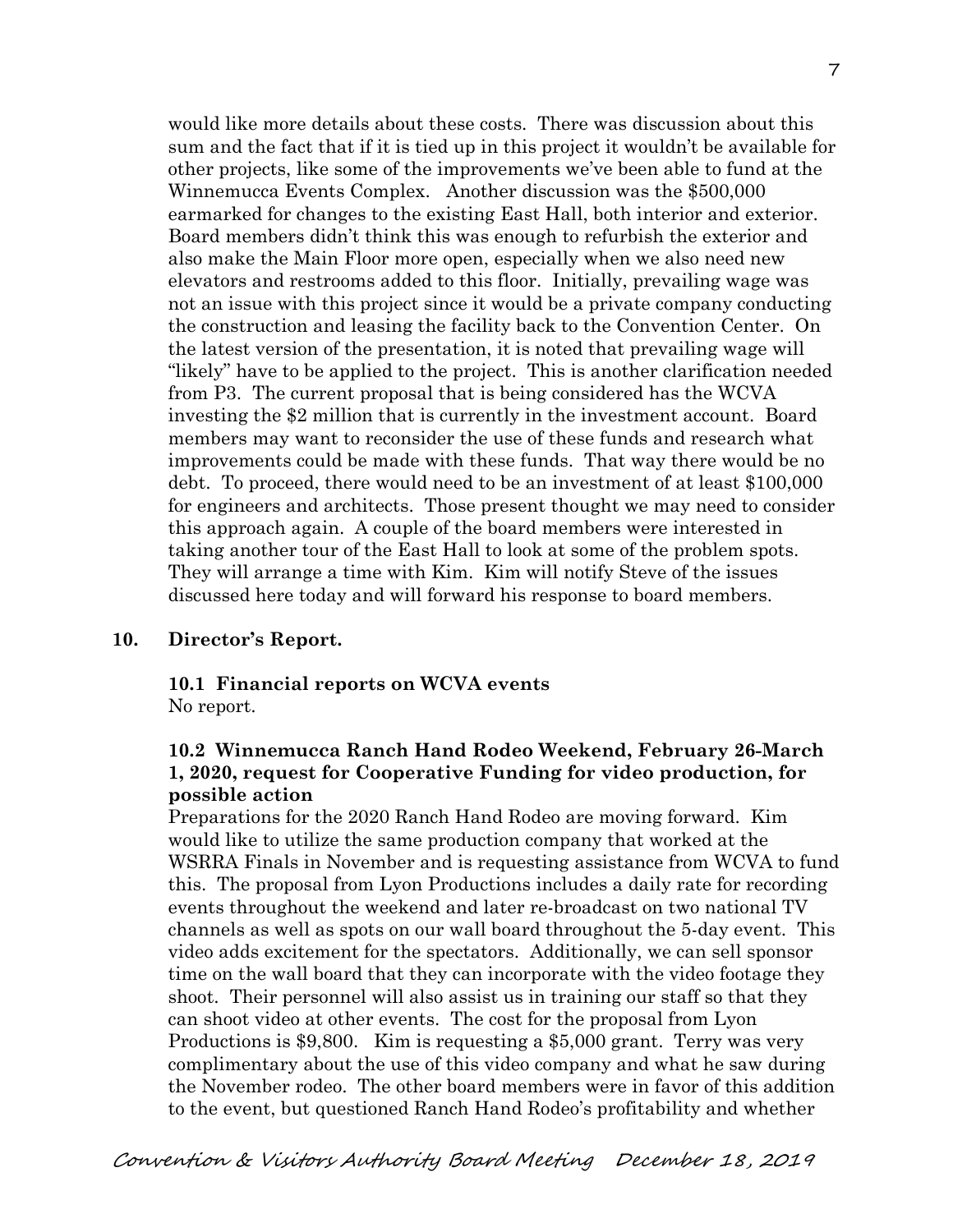assistance from WCVA was necessary. Kim explained that Ranch Hand Rodeo's profits have been flat, but they have been able to avoid any losses. After some additional discussion, the board agreed to table this for now. If, after the event, Ranch Hand Rodeo has suffered losses, Kim can return and request funding.

# **11. Secretary and Counsel, Monthly report, for discussion & possible Action**

# **11.1 Review report of December 2019, for information**

Bill's report was distributed to board members at today's meeting.

**11.2 Chamber of Commerce Report for November 2019, for review** This report is included in Bill's report.

# **11.3 Update on delinquencies, possible request for authorization for disclosure of confidential information on one or more licensees, for possible action**

Included in Bill's report.

# **11.4 Annual room tax report to Taxation**

No report.

# **11.5 Improvements project status reports**

-Event Center LED wall/board. The bid was awarded and the work will be completed by the time Ranch Hand Rodeo Weekend begins. **-**Permanent storage facility for removable WEC & Pavilion floors -Joe Mackie Hall study/status report – see item 9.8 above.

# **11.7 Recent developments**

No report.

# **12. Board Administrator.**

## **12.1 Financial Reports, for discussion**

The investment account continues to increase in value and room taxes are up again slightly.

The January 2020 meeting has been moved to January 29 at The Martin Hotel in their banquet room. The 2019 audit will be presented at this meeting.

## **13. Other reports**

None.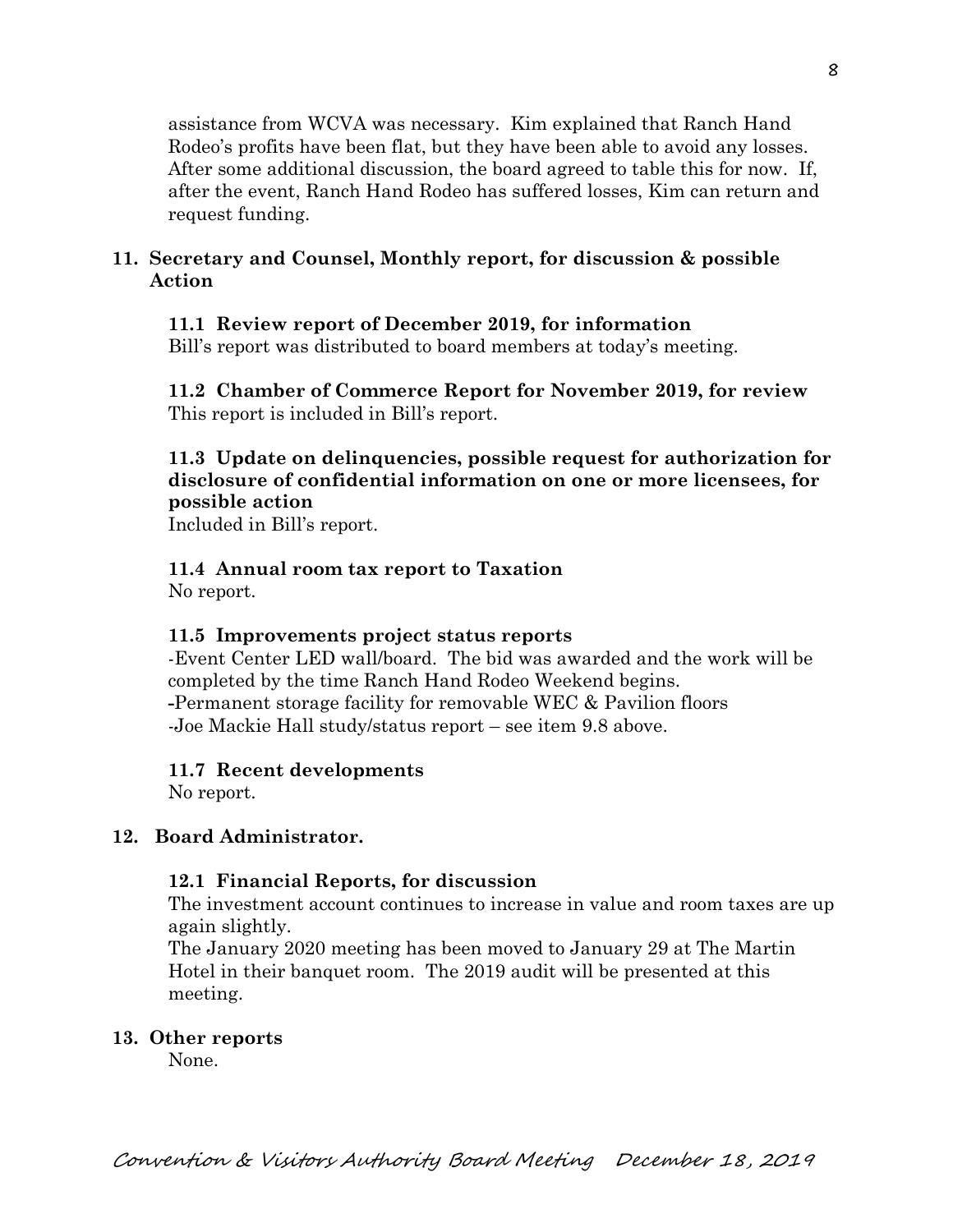1**4. Public Comment** None.

**15. Regular Business. Next Meeting. The Board confirmed the next regular meeting date of Wednesday, December 29, 2020, 4:00 pm.** 

## **16. Adjournment.** *John Arant made a motion to adjourn this meeting. Motion carried, 4-0.*

The meeting was adjourned to the next regular meeting, or to the earlier call of the Chairman or to the call of any three (3) members of the Board on three (3) working days notice.

Respectfully submitted,

Shelly Noble

APPROVED ON \_\_\_\_\_\_\_\_\_\_\_\_\_\_\_\_\_\_\_\_\_\_\_\_\_\_\_\_, 2019

As written\_\_\_\_\_\_\_\_\_\_\_\_\_\_\_

As corrected

Winnemucca Convention & Visitors Authority Board

\_\_\_\_\_\_\_\_\_\_\_\_\_\_\_\_\_\_\_\_\_\_\_\_\_\_\_ \_\_\_\_\_\_\_\_\_\_\_\_\_\_\_\_\_\_\_\_\_\_\_\_\_\_\_\_\_\_ TERRY BOYLE BRIAN STONE Chairman and Vice Chairman and Motel Representative Hotel Representative